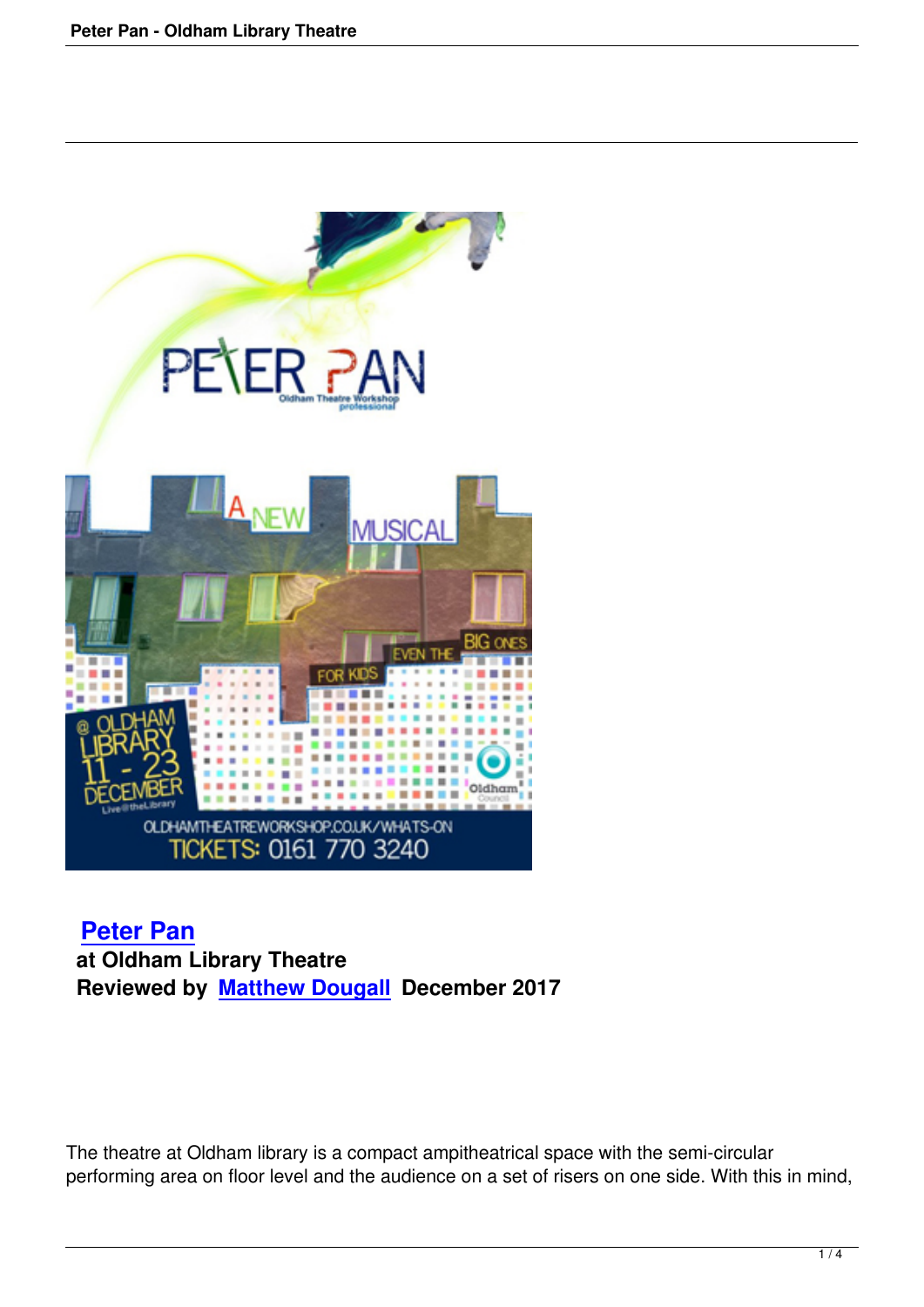there should never be any sight issues, and the audience should always be able to see everything without difficulty. Not this afternoon.

This afternoon I was present to see Oldham Theatre Workshop's presentation of Peter Pan. Oldham Theatre Workshop is a local institution, and a byword for excellence in youth drama training. Started by David Johnston way back in 1968, the company take students from 6 years to young adults, and have their own studio next door to Oldham's library.

It has been a long time since I saw a production by these talented youngsters, and so I was looking forward to what they could do with the well-known and perhaps tired story of Peter Pan.

Sorry, I realise I have been waffling, let me get back to the audience visibility. The set took up the majority of the available stage space, and although it was used effectively, it meant that anything performed actually on the floor, such as the two children in bed at the beginning, or where they crouch down at the front of the stage, they are immediately blocked from view for those sitting past the first few rows. That was such a shame. If they could have pushed the platform back by about one metre it would have been ideal, but of course, there wasn't room to do this.

Back to the story. This was an adaptation of the famous John Barrie novel by Sarah Nelson, and although she used only 5 main actors, she stuck very closely to the original story where a young brother and sister living in suburbia are visited by a boy who simply hasn't and refuses to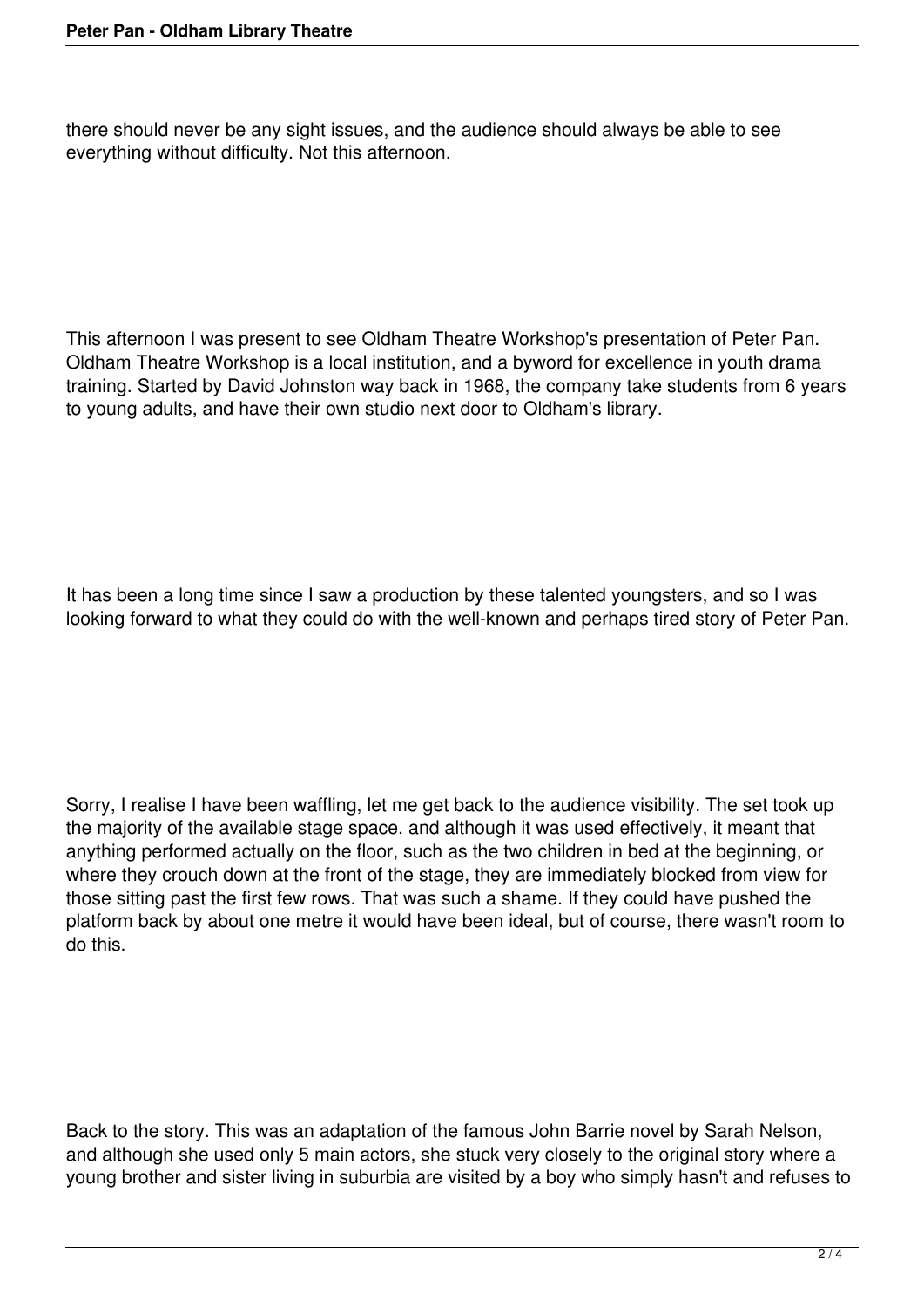grow up, Peter Pan. He can fly and lives in Neverland with all the lost boys; and regularly does battle with the pirates who also live on the same far away island. Wendy and John (the two children) are persuaded to travel back with him, and Wendy becomes the boys' surrogate mother and tells them stories, whilst John and the boys go on adventures and battle the pirates. Eventually the pirates capture them all, they rescue each other, and leave the pirates to the fate of the crocodile, and then Wendy and John fly back home. Years later, Peter pan visits Wendy again, only this time she is married and has a young daughter herself, and so Peter takes the daughter off and the cycle starts again.

Oh and there's a fairy in there too - a certain Tinkerbell who is jealous of Peter's relationship with Wendy, but proves her love is true by being prepared to die for him by drinking the poison instead of him. The moment Peter asks the audience to clap if they believe in fairies was a very nice one which could have been developed a little further since it was the only part of the play with audience interaction.

**Jabez Sykes** was a very confident and pleasing Peter Pan. Gone was the childish petulance, and in its place something much more real, giving his character more gravitas and earnestness. I liked that. **Natasha Davidson** played Wendy, again with much more candidness and maturity than she is normally portrayed and this worked in her favour. Whilst Madeleine Edmondson's peevishness was in perfect apposition.

## **Sophie Ellicott**

played the dual roles of Mrs Darling and Captain Hook with skill. The hardest job, however, and therefore the most credit, must go to

## **Daniel Hartshead**

who managed to play both John and Smee with almost seamless transformation - going from an eager wide-eyed young boy to a nasty pirate's mate and back with nothing more than a change of cloak. Excellently measured.